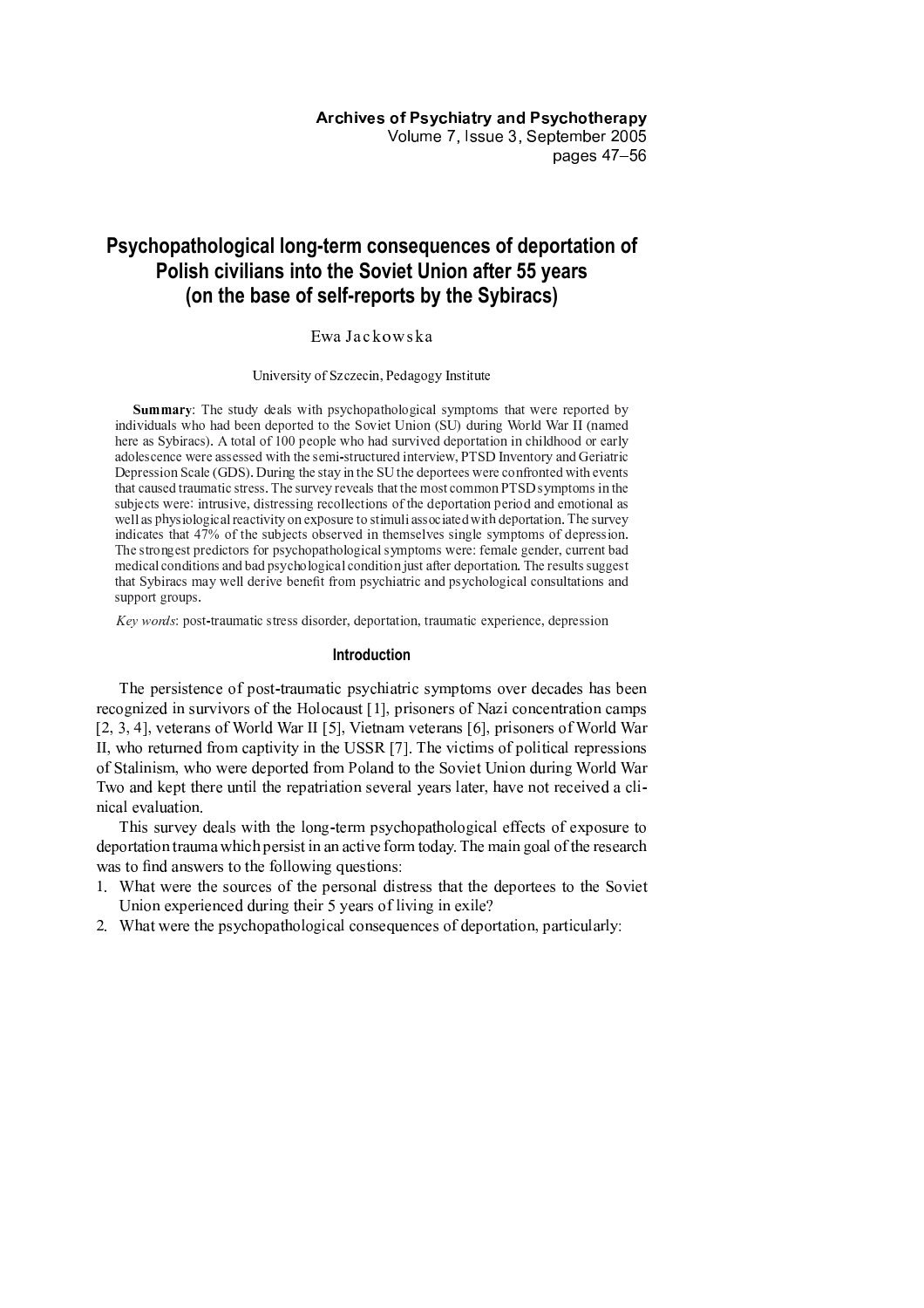What kind of PTSD symptoms did the deportees report?

Was the deportation trauma a risk factor for depressive symptoms?

The theoretical background to this study has stemmed from:

Formulations and recognition by mental health clinicians that the individuals who have been exposed to situations of extreme stress, which involved intense negative emotions (fear, helplessness, horror, shame and other), following exposure to these situations may react in maladaptive ways. According to psychiatric nosology in DSM-IV [8] maladaptive reactions are marked by:

- 1. Persistent re-experiencing of the traumatic event,
- 2. Persistent avoidance of stimuli associated with the trauma and numbing of general responsiveness.
- 3. Persistent symptoms of increased arousal (not present before the trauma).

These symptoms belong to the post-traumatic stress disorder (PTSD) syndrome. Duration of the symptoms varies. Post-traumatic Stress Disorder is encoded according to 3 subtypes: acute, chronic and the delayed onset type. In chronic PTSD duration of the disturbance is indeed more than 3 months over decades. During a span of several months or years, certain symptoms may persist when other symptoms of the syndrome are eliminated or minimized [9]. PTSD symptoms frequently appear in association with other mental disorders and changes of personality characteristics [8,10]. There is, in particular, strong evidence that traumatic events are capable of producing depression  $[8, 10, 11]$ .

Responses to extreme stress are influenced by social and psychological mediating factors including both inner resources and deficits (e.g., physical health, coping, beliefs, intellectual abilities, inherited vulnerabilities) and external resources of deficits (e.g., social support, family status, pre-existing family pathology) [12, 13, 14].

# **Historical background**

In 1939, in the beginning of World War Two, not only the Nazi Army but also the Red Army from the Soviet Union invaded Poland. Two weeks after the Nazi invasion, the Soviet Army occupied a part of Poland that was located to the east of the Bug River. This territory came under the direct Soviet Union rule and became its part. Military men were put to jail and afterwards shot or deported to the labour camps of Vorkuta, Karaganda and others. More or less 1 500 000 citizens considered to be "disloyal" who lived there had to vacate their houses, estates and farms and they were loaded into cattle wagons and deported thousands of miles far into the Asian areas of the Soviet Union (including north Siberia - a land with a particularly hostile climate). Polish civilians deported to the SU represented all age groups. Babies, children, teenagers, adults, pregnant women and the elderly were all among them. Of the estimated 1 500 000 deportees at least one third died during their stay in SU. The most efficient weapons of mass murder in Stalin's regime were frost, starvation and exhaustion by hard labour. After repatriation to Poland in 1946, deportees were settled in the so-called Regained Territories, near the border with Germany.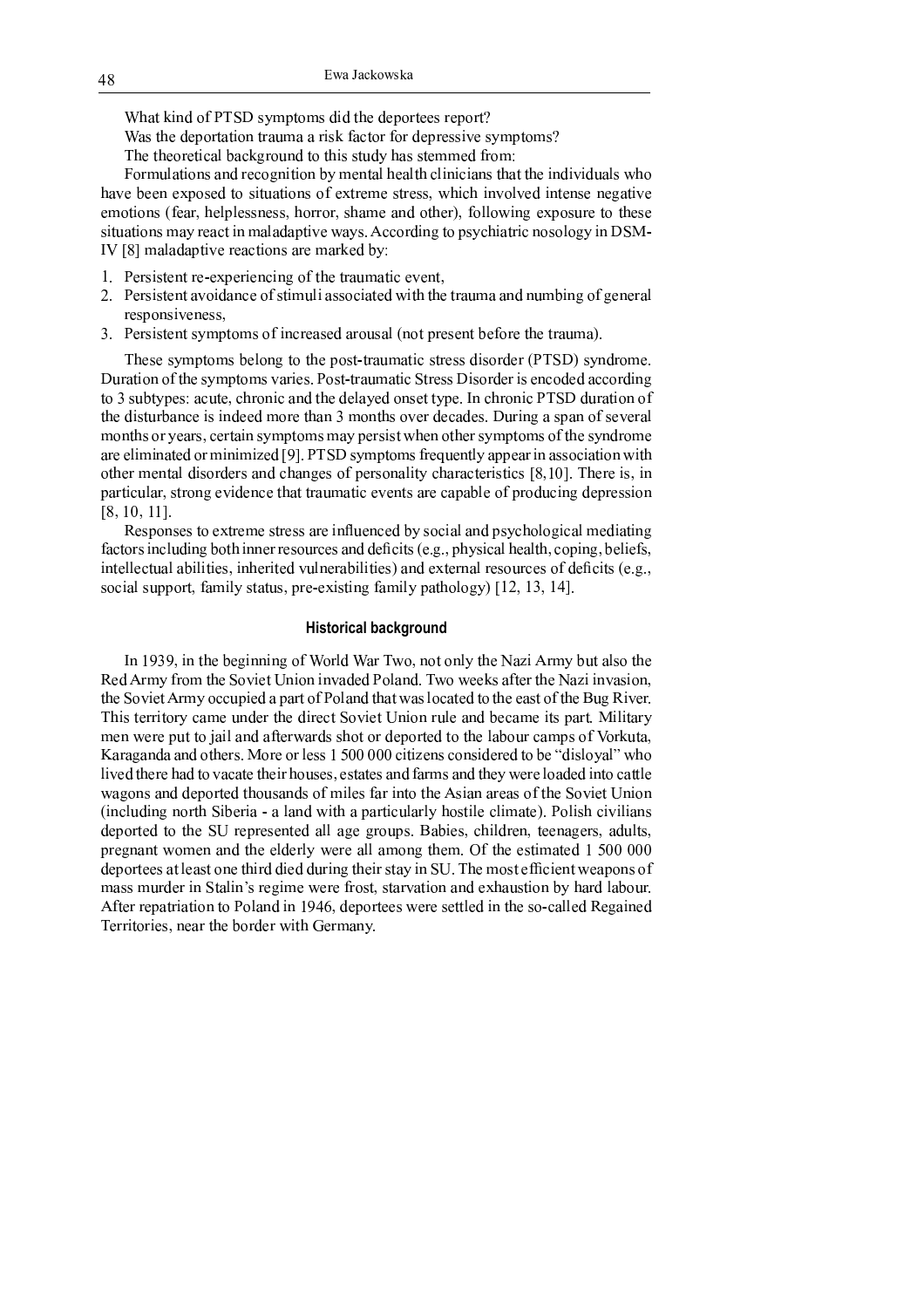In the Polish vocabulary "Sybir" means not only a geographic region of the Soviet Union (nowadays: Russia) but this name also has been given to other wild, uninhabited areas of the Soviet Union where deportees were kept. Hence, people deported by Stalin's regime have been called "Sybiracs".

### **Method**

The participants were one hundred members of the Sybiracs' Association (68) women and 32 men), born from 1928 to 1934, who in 1940/1941 had been deported and during the 5-or 6 years, had been staying in the SU. The average age of the subjects was 68.77, the average age at the moment of deportation was 9.36. Participants represented different levels of education and family status. 54 % were married, 25% - widowers, 18% - divorced and 3% - unmarried.

The subjects were visited at their homes by two trained interviewers and were informed about the purpose of this survey as well as being told that they could break off the examination at any point. They were asked if they were willing to be interviewed. A good memory of the deportation period was required. Those who agreed were examined using:

- 1. The semi-structured interview, the questionnaire which consists of 212 questions evaluating demographic and biographic characteristics of deportees before deportation, traumatic experiences during the deportation, present and past state of health, ups and downs during the life span and psychopathological symptoms currently observed by participants.
- 2. PTSD Inventory (by Jackowska) of which 15 items were patterned after the criteria for the PTSD syndrome as described in DSM-IV [8]. The total range of PTSD Inventory is 0 to 21. The whole inventory has been published elsewhere  $[15]$ .
- 3. Geriatric Depression Scale (GDS) by Yesavage [16], a 30-item validated self-completed rating scale for screening of depression in the elderly, where a score higher than 10 indicates possibility of depression, 10-20 mild depression, 21 and higher  $-$  severe depression.

As seen above, an evaluation of psychopathological effects of deportation was based on the self-reports given by deportees. Therefore the interviewers looked over the empirical material over very precisely to eliminate ambiguous, incohesive interviews.

We used STATISTICA PL to analyze statistical significance of the data.

This research was conducted from April 1999 to June 2000.

# **Results**

In the great majority of cases, the subjects remembered the years of staying in Sybir as a series of calamities. The deportees were confronted with events that caused intense fear, helplessness, anger and despair. Most of them were transported to the SU in the wintertime during several days or weeks in unheated and overcrowded train-convoys without toilets and water. They lived there in underground mud huts or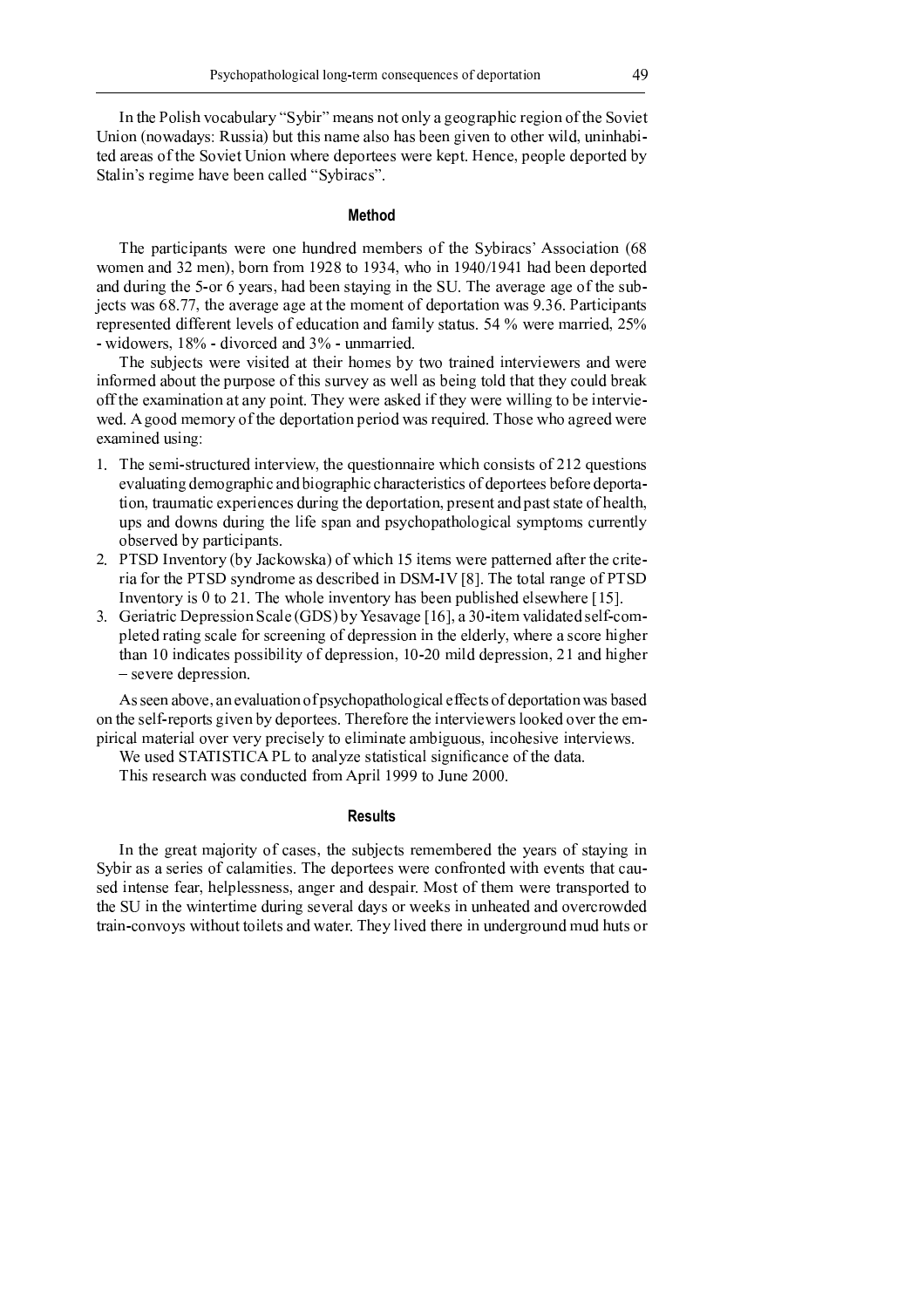barracks. Hygiene was extremely poor and the infestation of lice was constant. They were afflicted with chronic starvation, life-threatening illnesses (e.g. typhoid, dysentery and pneumonia), lack of medical care, lack of protection from cold. Some of them were pressed to do hard work in lumbering or in the fields. As their wage deportees  $\mathcal{M}$  and  $\mathcal{M}$  and  $\mathcal{M}$  and  $\mathcal{M}$  and  $\mathcal{M}$  are  $\mathcal{M}$  . Then the set of  $\mathcal{M}$  and  $\mathcal{M}$  and  $\mathcal{M}$  are  $\mathcal{M}$  and  $\mathcal{M}$  are  $\mathcal{M}$  and  $\mathcal{M}$  and  $\mathcal{M}$  are  $\mathcal{M}$  and  $\mathcal{M}$  are the death of family members and close friends, separation from their families (forced orphanage) and other serious threats. Table 1 presents the frequency of some traumatic experiences reported by the subjects in the interviews.

Table 1

| Traumatic experiences                                          | Yes |
|----------------------------------------------------------------|-----|
| Starvation diet ("I was constantly famished")                  | 93  |
| Climate (hard frosts, horrible feeling of chill)               | 91  |
| Exhausting, hard labour                                        | 75  |
| Separation from parents (stay at orphanage)                    | 26  |
| Death of mother (starvation, freezing to death, illness)       | 14  |
| Death of father (starvation, illness, imprisonment)*           | 20  |
| Death of siblings (starvation, accidents, illness)             | 21  |
| Serious illness (life threatening)                             | 81  |
| Other life threats (e.g. wolf's attack, encounter with a bear) | 19  |

Percentage of Sybiracs reporting some traumatic experiences  $(N=100)$ 

 <sup>v</sup> <sup>C</sup> <sup>u</sup> <sup>H</sup> <sup>B</sup> <sup>u</sup> <sup>u</sup> <sup>H</sup> <sup>G</sup> <sup>u</sup> <sup>s</sup> <sup>u</sup> ¡ <sup>G</sup> ¢ <sup>u</sup> <sup>H</sup> <sup>u</sup> <sup>E</sup> <sup>u</sup> <sup>G</sup> <sup>t</sup> <sup>E</sup> <sup>u</sup> £ <sup>s</sup> <sup>u</sup> <sup>G</sup> <sup>u</sup> <sup>u</sup> <sup>G</sup> <sup>u</sup> <sup>G</sup> <sup>u</sup> ¤ portation. After that they were murdered. The subjects were not aware of this fact when being deported. Numbers in the table concern only those events that directly touched Sybiracs during the deportation.

<sup>ª</sup> <sup>Z</sup> <sup>U</sup> <sup>P</sup> <sup>U</sup> [ ] ^ <sup>P</sup> <sup>P</sup> <sup>U</sup> <sup>K</sup> \ <sup>V</sup> <sup>Z</sup> ^ ] <sup>M</sup> <sup>V</sup> <sup>P</sup> <sup>V</sup> <sup>W</sup> <sup>Z</sup> <sup>L</sup> \ \ <sup>N</sup> <sup>M</sup> <sup>U</sup> <sup>Z</sup> <sup>U</sup> <sup>N</sup> <sup>L</sup> \ <sup>N</sup> ^ <sup>W</sup> \_ <sup>U</sup> <sup>Z</sup> <sup>U</sup> ^ <sup>W</sup> <sup>P</sup> <sup>Z</sup> ` <sup>V</sup> <sup>S</sup> [ <sup>V</sup> <sup>Z</sup> <sup>Z</sup> ` <sup>V</sup> <sup>M</sup> <sup>V</sup> <sup>Q</sup> <sup>l</sup> <sup>P</sup> <sup>Z</sup> ` <sup>V</sup> <sup>M</sup> <sup>V</sup> <sup>P</sup> <sup>h</sup> \ <sup>Z</sup> <sup>P</sup> \_ <sup>V</sup> [ ^ <sup>W</sup> <sup>f</sup> strate, Sybiracs were exposed to some very severe traumatic experiences. Starvation, orphan hood, hard physical illness or other threats to life, were counted among the heaviest stressors that caused traumatic stress. The impact of such stressors could lead  $\mathcal{U}$  , and the set of the set of the set of the set of the set of the set of the set of the set of the set of the set of the set of the set of the set of the set of the set of the set of the set of the set of the set

The strength of destructive stressors was reduced by social support, particularly family support, belief in God, hope and the task-oriented coping. These mediating factors were instrumental in surviving in extremely difficult situations. This problem was presented in another paper  $[17]$ .

Table 2 displays frequency of PTSD symptoms that were estimated on the basis ع على الله عليه التي تسابق السابق التي تعليم الله عليه التي تعليم التي تعليم التي تعليم التي تعليم التي تعليم ا<br>وقال التي تعليم التي تعليم التي تعليم التي تعليم التي تعليم التي تعليم التي تعليم التي تعليم التي تعليم التي <sup>µ</sup> <sup>U</sup> <sup>W</sup> <sup>Q</sup> <sup>±</sup> · <sup>µ</sup> <sup>L</sup> <sup>Y</sup> <sup>Q</sup> <sup>±</sup> <sup>J</sup> · <sup>µ</sup> <sup>V</sup> <sup>o</sup> <sup>J</sup> · <sup>j</sup> <sup>³</sup> <sup>m</sup> Q m <sup>n</sup> <sup>Q</sup>

The study reveals that many participants felt various symptoms following the exposure to traumatic stressors in Sybir. They are the re-experiencing of the traumatic events in the shapes of some images, thoughts, distressing dreams and feelings; intense emotional reactions when being exposed to stimuli associated with deportation; avoi-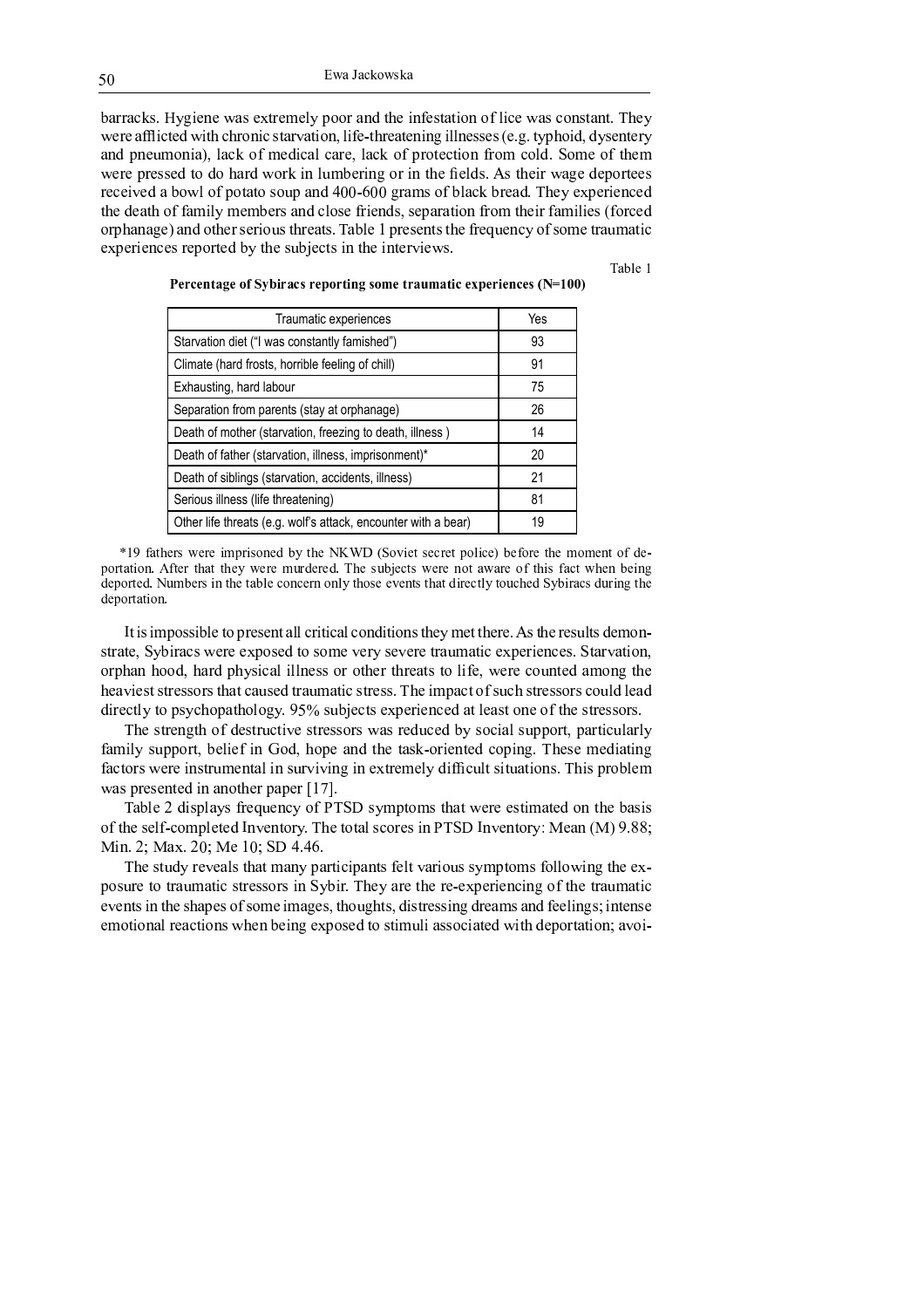Table 2

| Percentage of Sybiracs reporting chosen psychopathological symptoms of PTSD |                                    |  |
|-----------------------------------------------------------------------------|------------------------------------|--|
|                                                                             | with regard to gender distribution |  |

| Symptoms                                                                              | F   | M     | Total | chi-square |
|---------------------------------------------------------------------------------------|-----|-------|-------|------------|
| Intrusive, distressing recollections<br>of the deportation period                     | 66  | 65    | 66    | 0.00       |
| Recurrent distressing dreams<br>of the deportation period                             | 37  | 25    | 33    | 1.55       |
| Feeling as though the traumatic events<br>were recurring                              | 38  | 16    | 31    | $6.71*$    |
| Intense psychological distress when<br>exposed to stimuli associated with deportation | 88  | $84*$ | 87    | 0.77       |
| Intense physiological reaction on exposure<br>to stimuli associated with deportation  | 80  | 52    | 62    | $6.37*$    |
| Efforts to avoid situations that<br>arouse recollections of deportation               | 22  | 16    | 20    | 0.79       |
| Feeling of being different from others                                                | 26  | 25    | 26    | 0.02       |
| Difficulty in intimate relationships                                                  | 78  | 13    |       |            |
| Restricted range of affect, unable<br>to have loving feelings                         | 135 | 31    | 34    | 0.05       |
| Difficulty in falling asleep                                                          | 60  | 37    | 53    | $4.54*$    |
| Irritability                                                                          | 38  | 22    | 32    | 2.21       |
| Exaggerated startling response                                                        | 51  | 31    | 45    | 3.59       |

#### <sup>À</sup>

ding situations that arouse recollection of deportation; feeling of being different from others; restricted range of affect; irritability; poor concentration; increased arousal; exaggerated startle responses; difficulties in falling or staying asleep.

æ i visto de state af de state de state de state de state de state de state de state de la de state de state d s i vez e santala de an aminaala la deuse d ææææ <sup>Ò</sup> <sup>Ú</sup> <sup>Ñ</sup> <sup>Ï</sup> <sup>Ú</sup> <sup>Ù</sup> <sup>õ</sup> <sup>ì</sup> <sup>ö</sup> <sup>¹</sup> <sup>ï</sup> <sup>å</sup> <sup>ò</sup> <sup>ð</sup> <sup>÷</sup> <sup>Þ</sup> <sup>ö</sup> <sup>ï</sup> <sup>å</sup> <sup>ï</sup> <sup>ï</sup> <sup>¹</sup> <sup>ø</sup> <sup>ù</sup> <sup>å</sup> <sup>æ</sup> <sup>Ö</sup> <sup>ú</sup> <sup>Ð</sup> <sup>Ñ</sup> <sup>Ò</sup> <sup>Ð</sup> <sup>Ñ</sup> <sup>Ô</sup> <sup>×</sup> <sup>Ö</sup> <sup>Û</sup> <sup>Û</sup> <sup>×</sup> <sup>Õ</sup> <sup>Ñ</sup> <sup>Ô</sup> <sup>Ý</sup> <sup>Ù</sup> <sup>Ú</sup> <sup>û</sup> <sup>Õ</sup> <sup>Ú</sup> <sup>Ñ</sup> <sup>Û</sup> <sup>â</sup> <sup>×</sup> <sup>Ý</sup> <sup>Ô</sup> <sup>Ø</sup> <sup>Ú</sup> <sup>Ý</sup> <sup>×</sup> <sup>Ü</sup> <sup>Ü</sup> <sup>×</sup> <sup>è</sup> <sup>Ð</sup> <sup>Ñ</sup> <sup>Ò</sup> <sup>Ó</sup> <sup>â</sup> <sup>á</sup> <sup>Þ</sup> <sup>ü</sup> toms: intrusive feelings as the traumatic events were recurring, intense physiological reactions in response to stimuli associated with deportation, difficulties in falling sleep, and applying the chi-square analysis, the differences between women and men are also <sup>Ó</sup> <sup>Ô</sup> <sup>Ö</sup> <sup>Ô</sup> <sup>Ð</sup> <sup>Ó</sup> <sup>Ô</sup> <sup>Ð</sup> <sup>Û</sup> <sup>Ö</sup> <sup>Ü</sup> <sup>Ü</sup> <sup>â</sup> <sup>Ó</sup> <sup>Ð</sup> <sup>Ò</sup> <sup>Ñ</sup> <sup>Ð</sup> <sup>ä</sup> <sup>Û</sup> <sup>Ö</sup> <sup>Ñ</sup> <sup>Ô</sup> <sup>õ</sup> <sup>Þ</sup> <sup>ý</sup> <sup>ï</sup> <sup>å</sup> <sup>ï</sup> ¸ <sup>ù</sup> <sup>å</sup>

<sup>æ</sup> <sup>Ø</sup> <sup>Ú</sup> <sup>Ø</sup> <sup>Ð</sup> <sup>Ò</sup> <sup>Ø</sup> <sup>Ú</sup> <sup>Ù</sup> <sup>Ù</sup> <sup>Ö</sup> <sup>Ô</sup> <sup>Ú</sup> <sup>×</sup> <sup>Ý</sup> <sup>Ó</sup> <sup>â</sup> <sup>á</sup> <sup>Þ</sup> <sup>Ô</sup> <sup>×</sup> <sup>á</sup> <sup>Ó</sup> <sup>Ð</sup> <sup>Ó</sup> <sup>Ó</sup> <sup>Ð</sup> <sup>Ò</sup> <sup>Ñ</sup> <sup>Ð</sup> <sup>ä</sup> <sup>Û</sup> <sup>Ö</sup> <sup>Ñ</sup> <sup>Ô</sup> <sup>Ü</sup> <sup>â</sup> <sup>Û</sup> <sup>×</sup> <sup>Ù</sup> <sup>Ù</sup> <sup>Ú</sup> <sup>Ü</sup> <sup>Ö</sup> <sup>Ô</sup> <sup>Ú</sup> <sup>Ï</sup> <sup>è</sup> <sup>Ð</sup> <sup>Ô</sup> <sup>Ø</sup> <sup>×</sup> <sup>Ô</sup> <sup>Ø</sup> <sup>Ú</sup> <sup>Ù</sup> <sup>Ó</sup> <sup>×</sup> <sup>Û</sup> <sup>Ð</sup> <sup>×</sup> <sup>Ï</sup> <sup>Ú</sup> <sup>á</sup> <sup>×</sup> <sup>Ò</sup> <sup>Ù</sup> <sup>Ö</sup> <sup>Þ</sup> <sup>Ø</sup> <sup>Ð</sup> <sup>Û</sup> characteristics. In accordance with the expectations, such variables as: the worse so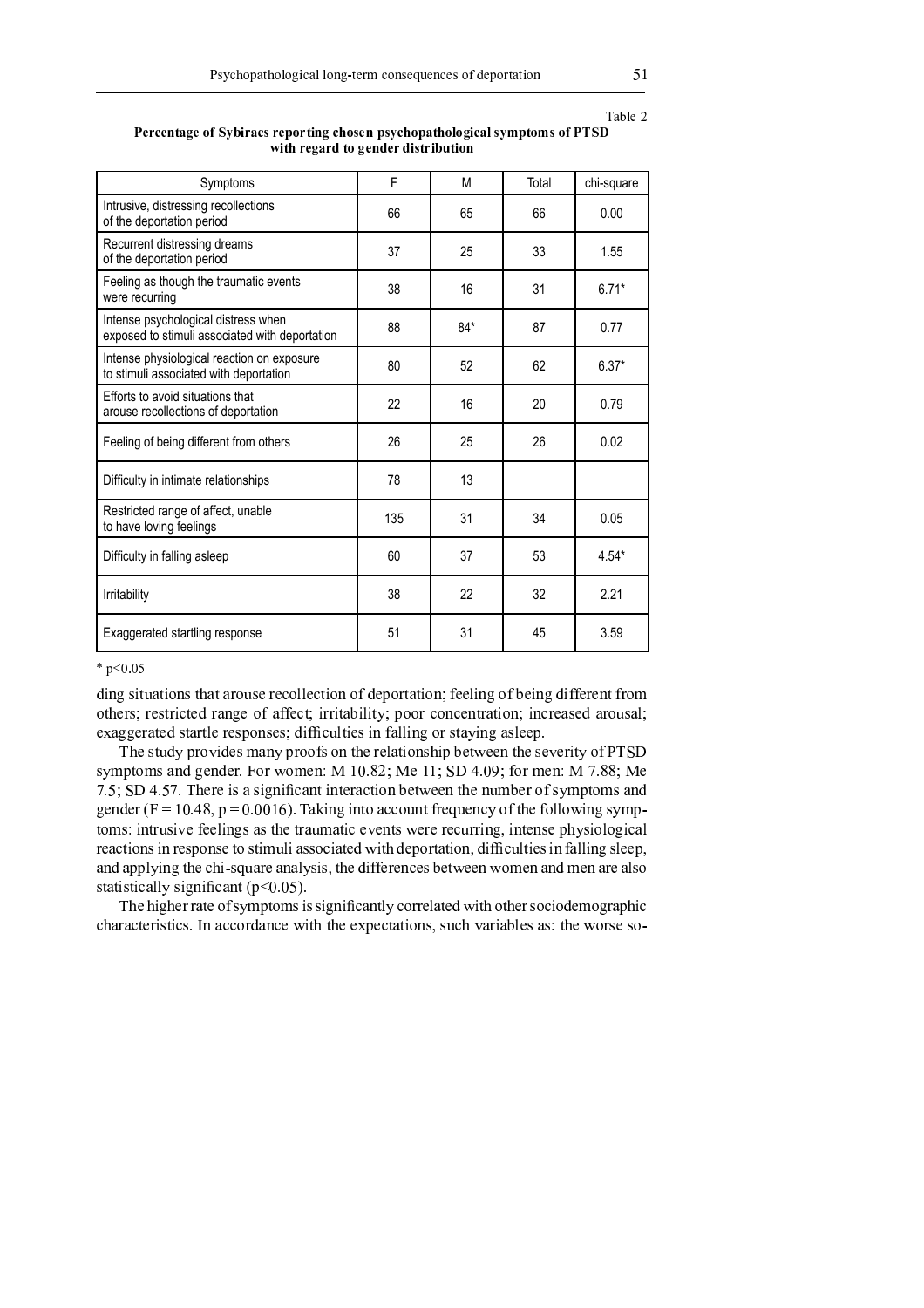Ewa Jackowska

matic and psychological conditions immediately after deportation, currently suffering from a serious, chronic disease, poor financial status and the lack of job satisfaction, are significant in predicting the severity of PTSD symptoms. Only marital problems manifested the lack of interaction to PTSD.

The results are presented in table 3:

Table 3

| Variables                             |     | R    | D            |
|---------------------------------------|-----|------|--------------|
| General medical condition after dep.  | 100 | 0.35 | 0.000        |
| Psychological condition after deport. | 100 | 0.48 | 0.000        |
| Current general medical condition     | 100 | 0.32 | 0.001        |
| Current financial status              | 100 | 0.31 | 0.002        |
| The lack of job satisfaction          | 93  | 0.26 | 0.010        |
| Marital problems                      | 95  | 0.13 | $0.205$ n.s. |

Spearman's rank-order correlation between PTSD symptoms and some variables

It was supposed that PTSD symptoms would appear in combination with depressive symptoms. The total scores in GDS of the entire sample are: M 11.19; Min. 1; Max. 29; Me 10; SD 6.57. For women: 12.41; 1-29; 11; 6.21; for men: 8.78; 1-24; 7; 6.69. Spearman rank-order correlation between results of PTSD Inventory and GDS is strongly significant (for the entire sample R=0.62, p=0.000; for women R=0.48; p=0.0001; for men  $R=0.55$ ;  $p=0.0011$ ). The significant interaction is likewise that between gender and depression ( $F=6.89$ ,  $p=0.0101$ ). Particular distribution of the results in GDS for women and men shows table 4:

Table 4

Distribution of the results for women and men in GDS

| Gender<br>Results | Women N | $\%$  | Men N | $\%$ . | Total N | $\%$  |
|-------------------|---------|-------|-------|--------|---------|-------|
| No depression     | 27      | 42.86 | 22    | 68.75  | 49      | 51.58 |
| Mild depression   | 28      | 44.44 |       | 18.75  | 34      | 35.79 |
| Severe depression |         | 12.70 |       | 12.50  | 12      | 12.63 |
| Total             | 63      | 0.0   | 32    | 100    | 95      | 100   |

Chi-square = 6.67; df = 2; p = 0.0036.

51.58% of the subjects were free from depressive symptoms, 35.8% reported symptoms of mild depression, and severe depression was present in 12.63% of the cases. The gender difference is displayed clearly: 57% women and 31% men reported mild or deeper symptoms of depression. The statistical difference between the results for women and men was confirmed by the chi-square test (table 4). These results suggest that the severe traumata in childhood lasting over a period of several deportation years had a stronger destructive impact on the emotionality of women in comparison with men.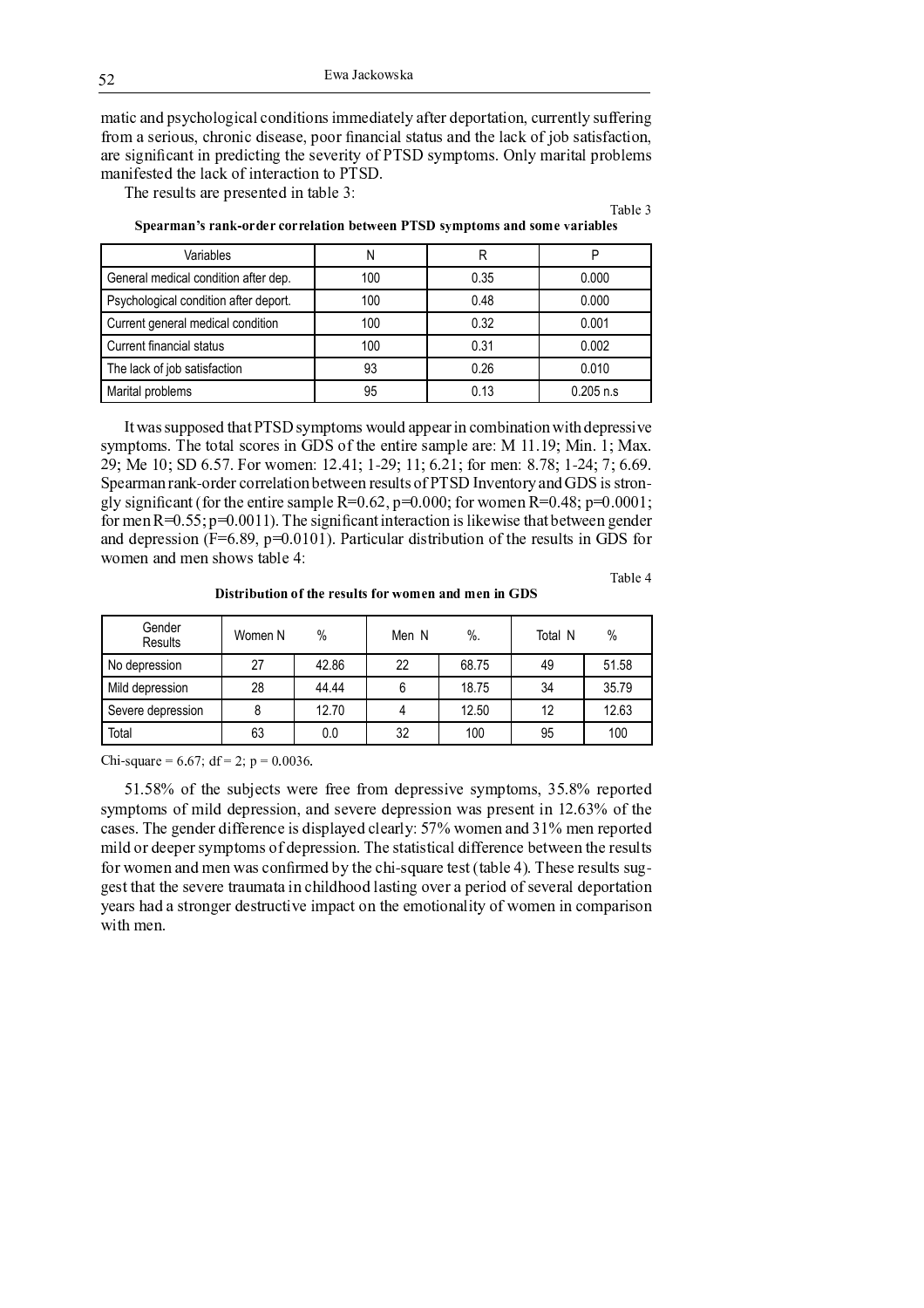We examined whether individual GDS results were associated with the variables presented early. Table 5 shows the correlation between GDS range and these variables.

| Variables                                   | Ν  | R    | Р            |
|---------------------------------------------|----|------|--------------|
| General medical condition after deportation | 95 | 0.13 | $0.225$ n.s. |
| Psychological condition after deportation   | 95 | 0.27 | 0.0094       |
| Current medical condition (illness)         | 95 | 0.26 | 0.0110       |
| Current financial status                    | 95 | 0.11 | $0.295$ n.s  |
| Lack of job satisfaction                    | 88 | 0.28 | 0.0095       |
| Marital problems                            | 90 | 0.25 | 0.0158       |

Spearman's rank-order correlation between the results of GDS and some variables

Table 5 indicates that a significant correlation characterizes the relationship between the intensity of depressive symptoms and psychological condition just after deportation, the current somatic condition, lack of job satisfaction and marital problems. It is important to note the significant role of the psychological condition immediately after deportation as a variable associated with the severity of depression. A higher range of depressive symptoms was reported by participants who recalled themselves as being depressed, full of anxiety, distressed, distrustful, shy, strange, suspicious, tossing and screaming during their sleep, etc. after their return to Poland from the SU.

# **Discussion**

In accordance with an interactive approach - post-traumatic adjustment depends on mutual influences of many factors. Among those the most important are: the nature and duration of trauma, personality attributes, determined by biology - hardiness and vulnerability, the post-traumatic environment [13, 14, 18, 19, 20, 21]. Our survey deals with some aspects of this complex problem.

In the study we have attempted to asses the intensity of PTSD and depression symptoms in a sample of individuals who were deported to the Soviet Union 55 years ago, and had survived extreme difficult situations. They were confronted by: death, poverty, starvation, hard labour. In consideration of the high mortality rate of Polish deportees in the SU and the current older age of subjects we realize that individuals who participated in this research were rather well-adjusted in general. We ought to emphasize, that not only did the existence in such specific living conditions induce some hurts in emotional development but it also generated good progress in certain aspects of their social development. The subjects reported that the deportation had made them "resourceful" (65%) and "hardened to stress" (39%).

The presented findings confirm results of many studies in which later pathological effects of trauma have been shown. The sense of hurt, particularly caused by long-term, heavy stress, tends to be active and interfere with the emotional growth of individuals

Table 5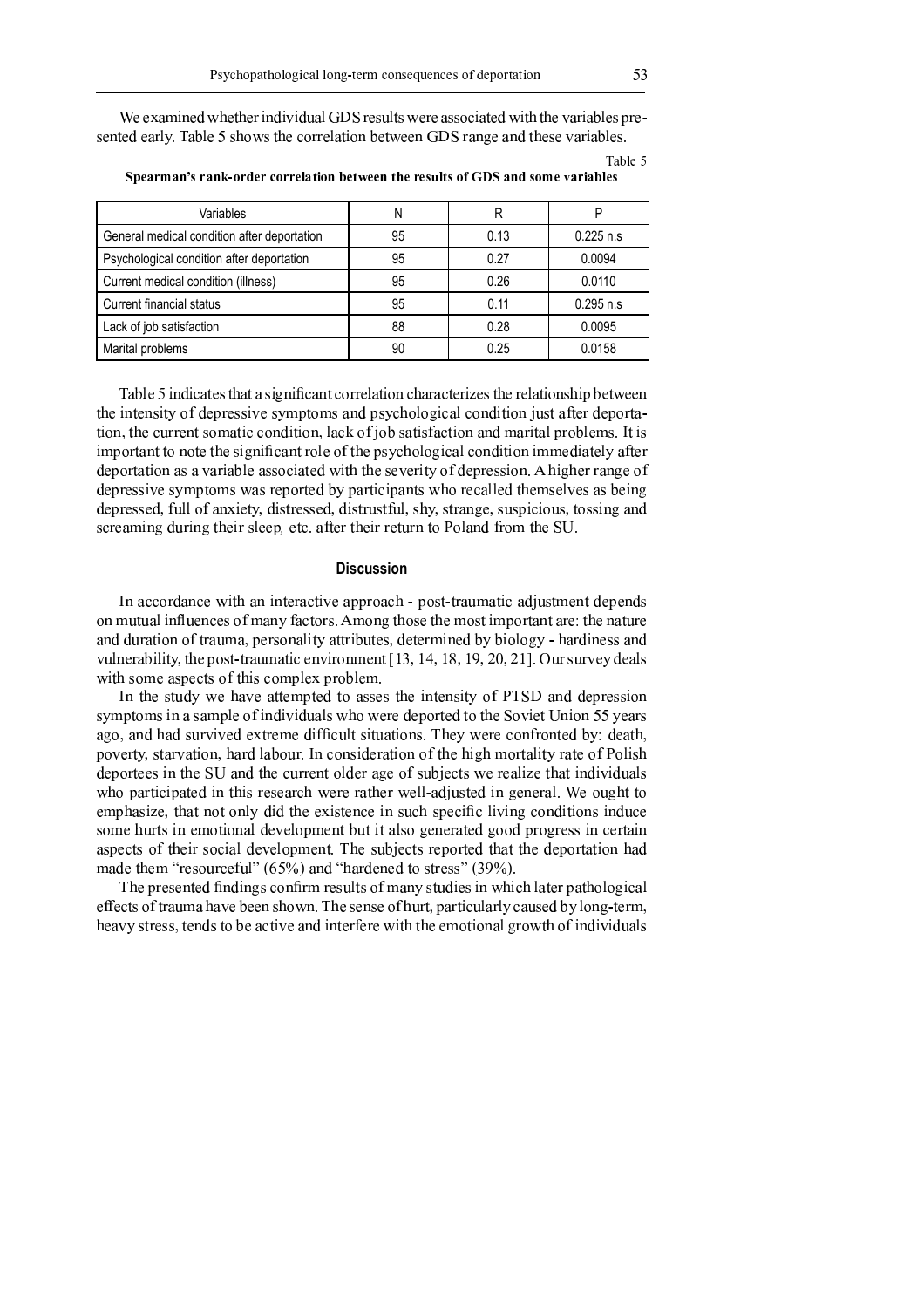several decades after traumatic events  $[1, 4, 5, 6, 7, 21]$ . It should be noted that the examined Sybiracs experienced trauma in childhood or adolescence and after their repatriation to Poland they were struggling with issues such as bad somatic condition, poverty (their farms and estates were beyond Poland), lack of appropriate education, etc. According to the political situation in Poland between 1945 and 1989, the Sybiracs were refused the status of "war victims". Talking in public about the stay in SU was threatened with prison or other repressions.

Results of the research indicate that the war deportation into the SU should be interpreted as a risk factor in depression. The prevalence of depression symptoms in the sample has been relatively high. Cited by Katona [22], the comparative studies using brief interviewer-completed scales revealed significantly less prevalence (ranking from 4.9% to  $10\%$ ) of depression in elder subjects.

A reciprocal relation over time between PTSD and depression was examined in a sample of Gulf War veterans by Erickson and col. [23]. Across time PTSD – depression correlation fluctuated between 0.45 and 0.5. Initial PTSD symptoms were more strongly predictive of later depression than vice versa. Our survey shows a higher rate of mutual relationship between post-traumatic stress disorder and depression  $(0.62)$ . It can be supposed that in the elderly this dependence is closer. The discussion on the mechanism of this connection and its range is constantly open. We cannot answer whether PTSD leads to depression or whether in the individuals prone to depression increase the risk for PTSD.

The survey seems to validate an opinion that an earlier experience of trauma (in childhood, in early adolescence), in general devastates the ego's development and makes individuals prone to various kinds of pathological responses.

Moving on to more specific matters it is necessary to keep in mind the results of common risk factors in more serious depression and PTSD symptoms. The strongest predictors of them are: female gender, poor medical condition (illness) and bad psychological condition immediately after deportation.

More prevalence of PTSD and depression symptoms in women after traumatic events caused by war has been lastly found by Duraković-Belko and col. [24]. Our results suggest that the severe traumata in childhood over a period of several deportation years caused the more destructive impact on the emotionality of women in comparison with men. In the interpretation some facts should be considered. In the conceptualization presented by Lazarus, primary appraisal of the stressor determines the severity of stress [19]. There is strong evidence that women perceive events as more dangerous than men. Moreover, a coping process could play an important role. Among men-Sybiracs the problem-focused coping (giving protection from starvation) appeared significantly more often than in women Sybiracs [15].

The connection between a general medical condition - PTSD and depression symptoms cannot be questioned. This is consistent with the results of other surveys. We quote here studies by Kepiński [2] and Szymusik [3] focused on victims of Nazi camps which indicated a significant impact of somatic diseases on mental disturbances.

The correlation between a bad psychological condition just after return to Poland from the Soviet Union with PTSD and depression symptoms is worthy of a notice. There is an empirical support that during a span of an individual's life the psychological condition has shown a certain level of convergence and identity. Longitudinal surveys presented by Lerner, Hultsch [25]; Maziade and col. [26] confirmed this point of view.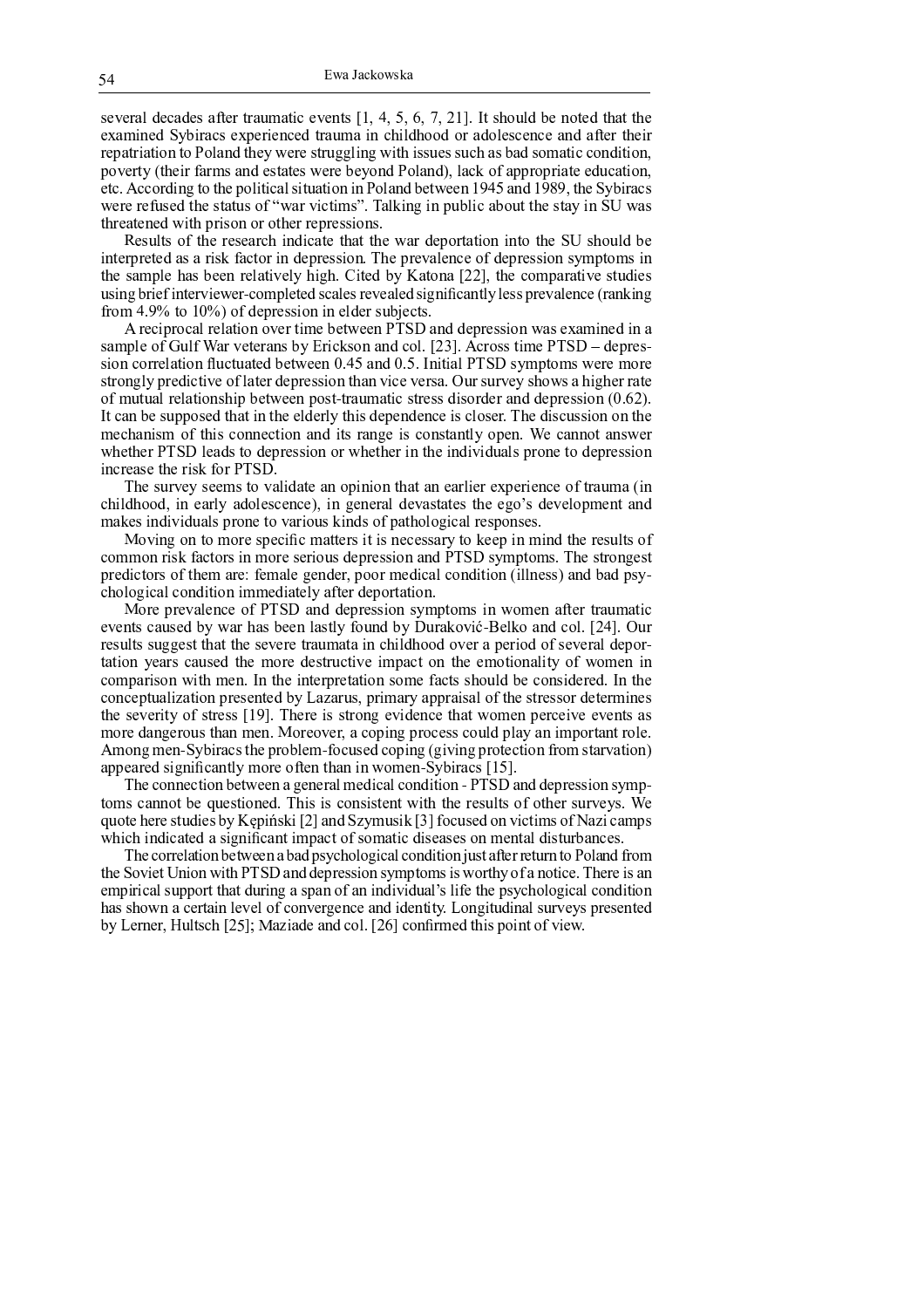### **Conclusions**

- d e f g h i j k N l m n h o p q r s m <sup>i</sup> <sup>h</sup> <sup>o</sup> <sup>r</sup> n l i j r s m t u r s m v m w <sup>p</sup> <sup>h</sup> <sup>r</sup> m m o x m <sup>h</sup> m y <sup>p</sup> <sup>j</sup> <sup>q</sup> <sup>h</sup> <sup>p</sup> <sup>j</sup> <sup>r</sup> m v <sup>x</sup> <sup>i</sup> <sup>r</sup> <sup>s</sup> m z m <sup>j</sup> <sup>r</sup> <sup>o</sup>  ${\cal U}$  in the set of the set of the set of the set of the set of the set of the set of the set of the set of the set of the set of the set of the set of the set of the set of the set of the set of the set of the set of th s m | w | m o o j m <sup>o</sup> <sup>o</sup> <sup>~</sup> n <sup>j</sup> <sup>k</sup> m <sup>h</sup> n <sup>j</sup> v v m <sup>o</sup> w n i h e
- e mat i van die stel van die stel ook die beskrywer ook die beskrywer waarde die beskrywer ook die beskrywer o z m <sup>h</sup> l <sup>g</sup> y <sup>s</sup> n | <sup>i</sup> z m n <sup>j</sup> v <sup>q</sup> <sup>p</sup> <sup>h</sup> n <sup>j</sup> l v m w <sup>p</sup> <sup>h</sup> <sup>r</sup> m m <sup>o</sup> m <sup>p</sup> <sup>r</sup> <sup>i</sup> <sup>p</sup> <sup>j</sup> n | | l <sup>r</sup> <sup>h</sup> <sup>p</sup> <sup>g</sup> | m <sup>o</sup> <sup>p</sup> m <sup>e</sup> <sup>p</sup> <sup>x</sup> m z m <sup>h</sup> <sup>x</sup> m y n <sup>j</sup> <sup>j</sup> <sup>p</sup> <sup>r</sup> y <sup>p</sup> <sup>j</sup> <sup>h</sup> <sup>x</sup> <sup>s</sup> m <sup>r</sup> <sup>s</sup> m <sup>h</sup> <sup>p</sup> <sup>h</sup> <sup>j</sup> <sup>p</sup> <sup>r</sup> <sup>r</sup> <sup>s</sup> m m n <sup>i</sup> <sup>j</sup> m v <sup>k</sup> <sup>h</sup> <sup>p</sup> <sup>g</sup> w <sup>p</sup> <sup>q</sup> t l <sup>i</sup> <sup>h</sup> n y <sup>o</sup> m m <sup>r</sup> <sup>r</sup> <sup>s</sup> m w <sup>o</sup> l y <sup>s</sup> <sup>i</sup> n <sup>r</sup> <sup>h</sup> <sup>i</sup> y t f o man i steadh ann an i steadh an i gconnair an i gconnair an i gconnair an i gconnair an i gconnair an i h m w p h r s i h r s i h r s i h r s i h r s i h r s i h r s i h r s i h r s i h r s i h r s i h r s i h r s
- e v n j i o grec v n j o grec v n j i n j o grec v n j i n j o grec v n j o grec v n j o grec v n j o grec v n n <sup>q</sup> <sup>r</sup> m <sup>h</sup> <sup>x</sup> n <sup>h</sup> v <sup>o</sup> <sup>g</sup> <sup>r</sup> <sup>j</sup> <sup>p</sup> <sup>x</sup> <sup>i</sup> <sup>r</sup> <sup>i</sup> <sup>o</sup> w <sup>p</sup> <sup>o</sup> <sup>o</sup> <sup>i</sup> | m <sup>q</sup> <sup>p</sup> <sup>h</sup> <sup>r</sup> <sup>s</sup> m <sup>r</sup> <sup>p</sup> w n <sup>h</sup> <sup>r</sup> <sup>i</sup> y <sup>i</sup> w n <sup>r</sup> m <sup>i</sup> <sup>j</sup> <sup>o</sup> <sup>r</sup> <sup>h</sup> <sup>g</sup> y <sup>r</sup> <sup>g</sup> <sup>h</sup> m v v <sup>i</sup> <sup>o</sup> y <sup>g</sup> <sup>o</sup> <sup>o</sup> <sup>i</sup> <sup>p</sup> <sup>j</sup> where we will be a strong where we will be a strong with the strong will be a strong with the strong with the strong with the strong with the strong with the strong with the strong with the strong with the strong with the x m | | v m <sup>h</sup> <sup>i</sup> z m m <sup>j</sup> m <sup>r</sup> <sup>q</sup> <sup>h</sup> <sup>p</sup> w <sup>o</sup> l y <sup>s</sup> <sup>i</sup> n <sup>r</sup> <sup>h</sup> <sup>i</sup> y n <sup>j</sup> v w <sup>o</sup> l y <sup>s</sup> <sup>p</sup> | <sup>p</sup> <sup>k</sup> <sup>i</sup> y n | y <sup>p</sup> <sup>j</sup> <sup>o</sup> <sup>g</sup> | <sup>r</sup> n <sup>r</sup> <sup>i</sup> <sup>p</sup> <sup>j</sup> <sup>o</sup> n <sup>j</sup> v <sup>o</sup> <sup>g</sup> w w <sup>p</sup> <sup>h</sup> <sup>r</sup> k h p g w o e s m <sup>p</sup> <sup>h</sup> <sup>k</sup> n <sup>j</sup> <sup>i</sup> n r i p j p q r s m <sup>o</sup> m <sup>q</sup> <sup>p</sup> <sup>h</sup> o p q o g w w <sup>p</sup> <sup>h</sup> <sup>r</sup> <sup>i</sup> <sup>o</sup> n <sup>r</sup> n o q p h r s m t l <sup>i</sup> <sup>h</sup> n y o o i na katika na katika na katika na katika na katika na katika na katika na katika na katika na katika na katik
- e i r s h m <sup>k</sup> n h v r p n | <sup>p</sup> <sup>x</sup> <sup>j</sup> <sup>g</sup> m h p q m n i j m v o g m y r o ~ r s m h m o g | r o p q p g h o r g v l o s p g | v m r a choichean an gheallacha an choichean an choichean an gheallacha an choichean an gheallacha an choichean i k matrix i matrix i matrix i matrix i matrix i matrix i matrix i matrix i matrix i matrix i matrix i matrix n a i m ji ji n ji n ji n y <sup>p</sup> <sup>j</sup> v <sup>i</sup> <sup>r</sup> <sup>i</sup> <sup>p</sup> <sup>j</sup> <sup>r</sup> <sup>p</sup> <sup>r</sup> n m w n <sup>h</sup> <sup>r</sup> <sup>i</sup> <sup>j</sup> w n <sup>i</sup> <sup>j</sup> <sup>q</sup> <sup>g</sup> | n <sup>j</sup> v <sup>r</sup> <sup>i</sup> <sup>h</sup> <sup>i</sup> <sup>j</sup> <sup>k</sup> <sup>i</sup> <sup>j</sup> <sup>r</sup> m <sup>h</sup> z <sup>i</sup> m <sup>x</sup> <sup>o</sup> <sup>e</sup>

#### **References**

- . It is the state soul in the fill of the state of  $\mathcal{P}$ ¤ ¥ ¢ ® ® ¢ ¤ ¦ § ª <sup>ª</sup> ¬ ¢ ¦ ¨ ¤ ¯ [ ° ± Z X P T [ ² O ³ V U S V ] X ] c P ´ ¦ ¨ £ ¢ ¦ ¨ ¦ ¡ © ¦ § µ ¶ « ¨ ¢ ¥ ª ¨ stress syndromes. New York: Plenum Press; 1993. p. 241-252.
- ¿ Ã U Z Ä P » Z Å ³ Q W \_ Æ Q R Z V ^ V » T ¹ ° ± Q c V ¹ [ Z R W ¹ T Ç Z W ] ^ V R » Z ] ¼ <sup>½</sup> <sup>½</sup> <sup>À</sup> U È É Á ¿
- <sup>¾</sup> <sup>Ê</sup> <sup>Ë</sup> Q \_ a P Z » Å Ì § ¦ µ · Í · © Î Ï Ð ¦ Ñ Î µ Ñ Î ¶ ¦ £ ¦ ¨ ¢ · Ò ¦ · © Î ¶ ¢ ¶ Î ¤ ¶ £ Ò Ó ¡ ¦ £ Ô ¤ · Õ  $\mathcal{P}$  . The concernsion of  $\mathcal{P}$  . The  $\mathcal{P}$
- <sup>À</sup> Ç Z P \ Ü a ^ X ] Ý P » V Þ <sup>ß</sup> ¢ ¥ <sup>ª</sup> ¨ · ¦ · ¤ ¨ ¢ £ ¤ <sup>à</sup> <sup>Ó</sup> ¦ £ <sup>á</sup> <sup>Ò</sup> £ <sup>µ</sup> § ¦ ± V ^ P <sup>Ë</sup> V ¹ V ° ± Q c V ¹ [ Z R W ¹ T ¯ [ P W Q W a W a O P Q R S T X T Y Z Z O Å ¸ ¼ <sup>½</sup> <sup>½</sup> <sup>Û</sup>
- ā arī unitural uz lī rada ultra latvīstu altra altra EG. Postraumatic stress disorder in Dutch resistance veterans from World War II. In: Wilson ² O ³ V U S V ] X ] c P ´ ¦ ¨ £ ¢ ¦ ¨ ¦ ¡ © ¦ § µ ¶ « ¨ ¢ ¥ ª ¨ ¤ ¨ ¢ £ ¤ ¤ ¤ · ¦ § ¢ ª £ ¤ ¸ ] ¹ º T ^ » ° O X ] [ a \_ Press: 1993. p. 219-230.
- 6. Crowson JJ, Frueh BC, Snyder CR. Hostility and Hope in Combat-Related Posttraumatic Stress P I INIA À LA BIANIA E CHAIL  $2001, 2: 149 - 165$
- ñ ê ^ T R ` Þ Å Þ V R S ] ^ ² O V ^ ^ T P \ ] R » ² ³ T P ] [ ò ] ^ Y <sup>Ê</sup> ² ã a å V X ä Ô ¤ ¨ ¢ ¥ ª ¨ ¤ ¨ ¢ £ ¤ ¤ § ¤ ¢ § £ ¢ ¦ War World II prisoners of war from Alsace-Lorraine who survived captivity in USSR. In: Wilson أن التركيب التركيب التركيب التركيب التركيب التركيب التركيب التركيب التركيب التركيب التركيب التركيب التركيب ال O ^ ] P P ¼ <sup>½</sup> <sup>½</sup> <sup>¾</sup> U ¿ Â ¾ Á ¿ É ¿
- ê Dêlimir e jê ji lalî de ji din de ji la APA; 1994.
- <sup>½</sup> ³ a P R Z T Å Þ ] V [ ] Ü Þ ³ a P R Z T ² ß © £ ¡ ¨ £ ¦ ¨ ¤ ¨ ¢ ¥ ¨ ¥ ¢ £ « á ¤ ¨ ¨ ¢ ¥ ª ¨ ¤ ¨ ¢ £ ¤ ¤ § ¤ ¢ § £ ¢ î ¨ <sup>ö</sup> <sup>ª</sup> £ ¨ ¢ ¦ ® £ ¤ ¨ ¬ ¨ ¦ « ¢ £ ¨ ¦ ¨ £ <sup>ö</sup> ¨ ¢ £ <sup>ª</sup> £ ¤ ¨ ¢ £ ¤ ¤ ² T a ^ [ V X T b Å ò [ T ^ \_ V X O P Q R S T X T Y Q ¿ <sup>È</sup> <sup>È</sup> ¿  $290 - 301$ .